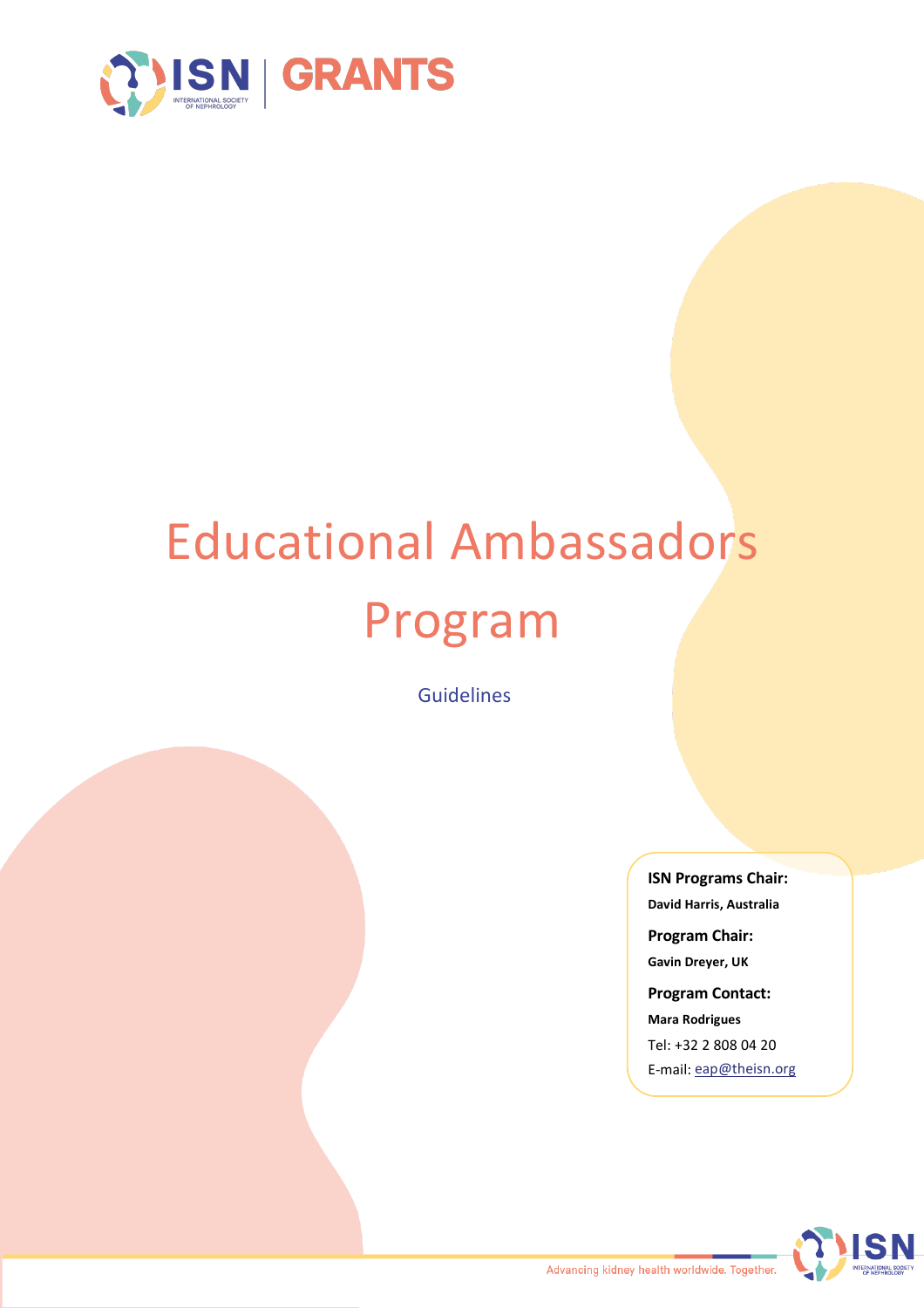# **Table of Contents**

| 6. |  |
|----|--|

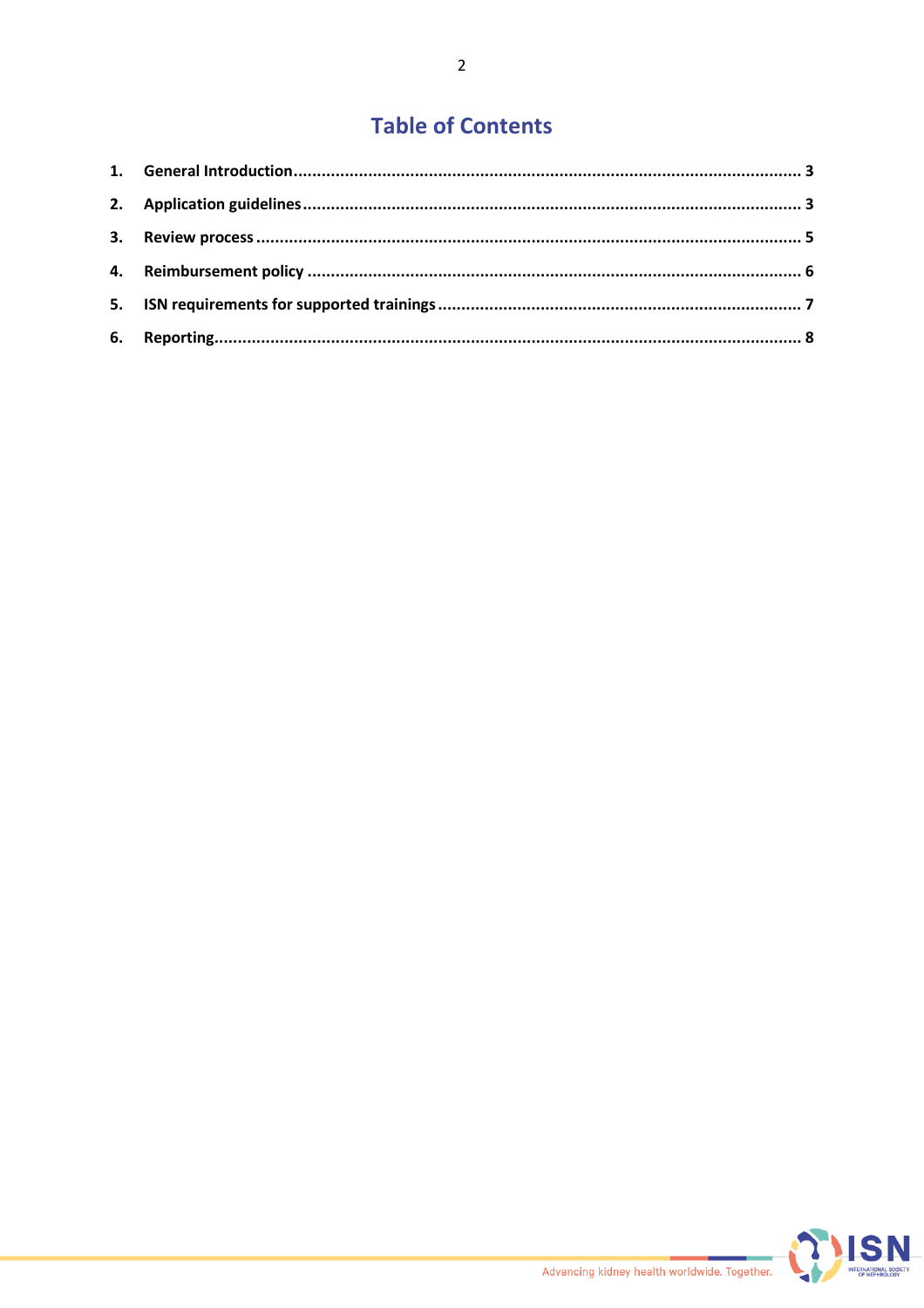# <span id="page-2-0"></span>1. GENERAL INTRODUCTION

The Educational Ambassadors (EA) Program aims at filling the gaps in the practice of nephrology in the most disadvantaged regions of the world by helping development of skill sets that allows setting up or improving a specific service. The program provides ISN members with an invaluable opportunity for personal involvement in the society's educational programs while enhancing the sense of global solidarity and awareness in the renal world.

This Program enables renal centers to host experts to provide specific hands-on training or help develop new skills or services (examples would include initiating acute and chronic dialysis programs, interventional nephrology, renal pathology, nurse or technician training, CKD management in a local setting), develop an education curriculum, or to initiate community-based research or screening programs.

The essence of the EA Program is practical. It complements the other ISN Programs. It allows ISN Fellows who have returned home an opportunity to host an expert to help establish new programs, enhance training needs, and/or upskill colleagues in various areas of nephrology in poorly served regions. Sister Renal Centers (SRC) participants can organize an Ambassador visit in continuation of, or as a follow-up to specific initiatives funded by the SRC Program.

Through this Program, ISN wishes to support development of sustainable projects. The program encourages involvement of allied professionals who may be key to developing the specific service.

By ensuring that specific renal training needs are addressed by the best available experts, ISN hopes that this Program can fulfill its potential of having an immediate and tangible impact on renal health care services in resource-low countries.

All applications are carefully reviewed by the ISN EA Committee, and successful applications will receive ISN funding to cover travel and/or accommodation costs for the Ambassador.

For more details about the program or on how to apply, please contact  $\frac{e}{2}$  eap@theisn.org.

# <span id="page-2-1"></span>2. APPLICATION GUIDELINES

## ELIGIBILITY CRITERIA

- Local host institution:
	- $\circ$  Any institution in a lower, lower-middle, and upper-middle income country according to [World Bank classification](https://datahelpdesk.worldbank.org/knowledgebase/articles/906519-world-bank-country-and-lending-groups) can apply for an expert to deliver specific training provided the criteria below are met:
		- **namble 1** main representative at host center must be an [ISN member](https://www.theisn.org/join-the-isn/become-a-member/) in good standing
		- Adhere to th[e Declaration of Istanbul](http://www.declarationofistanbul.org/)
		- Have contact with an expert (Ambassador) who will deliver the training.
- Experts / Educational Ambassadors:

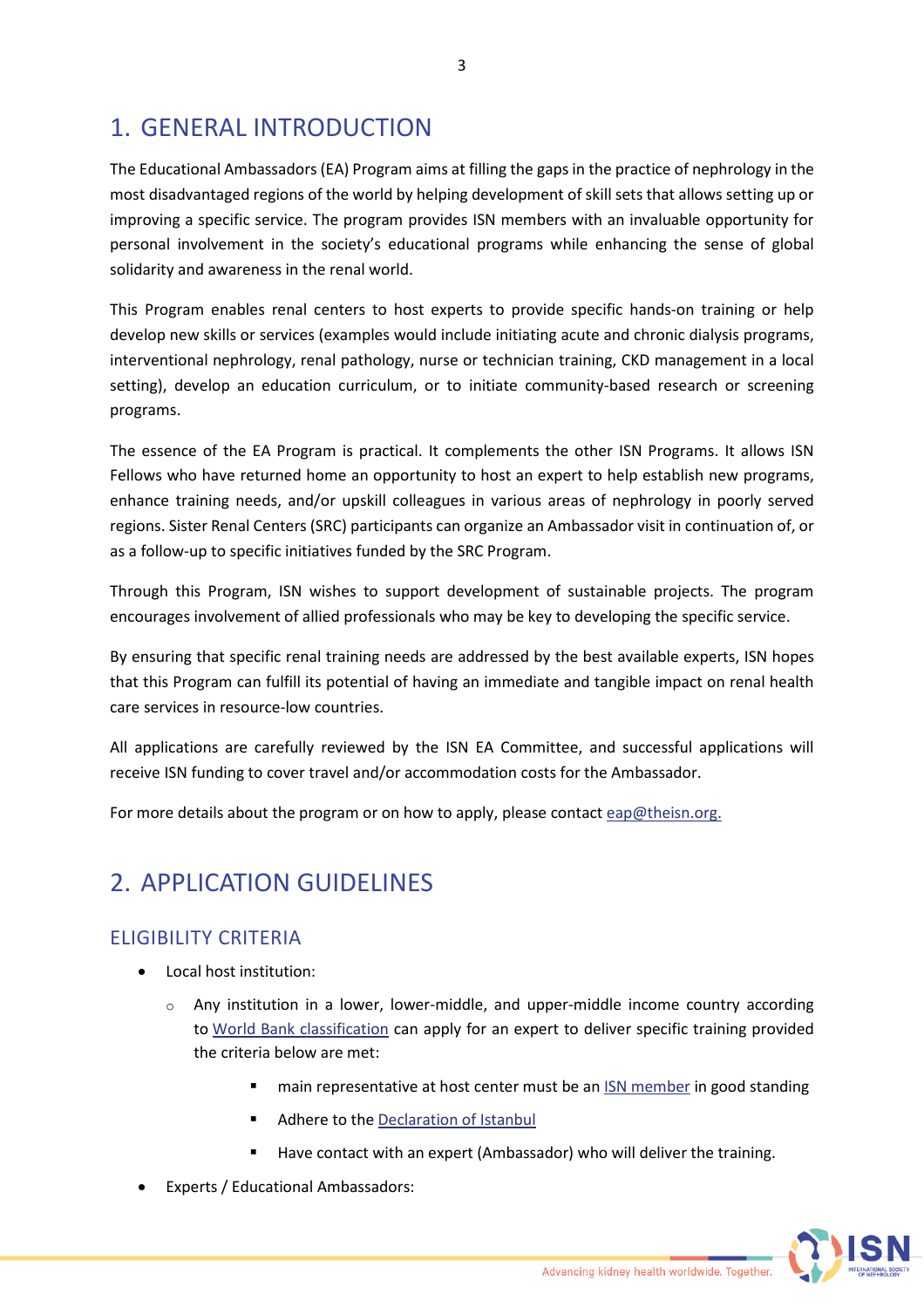- $\circ$  Any expert in the field of training needed can act as an ISN Educational Ambassadors provided that:
	- He/she is an **ISN** member in good standing
	- He/she is an expert in a defined area of renal medicine documented by publications in peer-reviewed journals
	- He/she has active faculty appointments at accredited institutions
	- He/she adheres to the [Declaration of Istanbul](http://www.declarationofistanbul.org/)
	- He/she is ready to teach for up to 1 to 4 weeks in a developing nephrology center.
- $\triangleright$  Experts (Ambassadors) can be physicians, nurses and/or technicians. It is however a requirement that the first visit is led by a nephrologist, and allied professionals are welcome to travel by themselves for the follow-up visits.
- $\triangleright$  Important notes:

Emerging centers who require the visit of an expert can either suggest someone they know already or ask the ISN Headquarters to match their request with an available ISN Educational Ambassador qualified in the field of training required. The Committee places value on the fit of the proposed Ambassador with local needs in terms of sustainability and is increasingly requesting that local or regional experts be invited as Ambassadors.

For more details, please contac[t eap@theisn.org](mailto:eap@theisn.org)

## HOW TO APPLY?

There is no specific application deadline. Applications are welcome throughout the whole year. However, host centers are expected to submit their applications **at least 3 months before the starting date of the training**.

**Applications must be submitted at least 3 months before starting date of training via [eap@theisn.org](mailto:eap@theisn.org)**

An application is composed of the following:

- Description of purpose of training, expected impact, and measurable outcomes
- Clear training plan (jointly developed with the expert)
- Indication of the duration of the visit
	- $\circ$  ISN supports the Educational Ambassador to deliver high quality and relevant training for a period of 1-4 weeks.
- Clear budget proposal for the training
	- $\circ$  The Emerging centers are expected to provide local hospitality to the Ambassadors.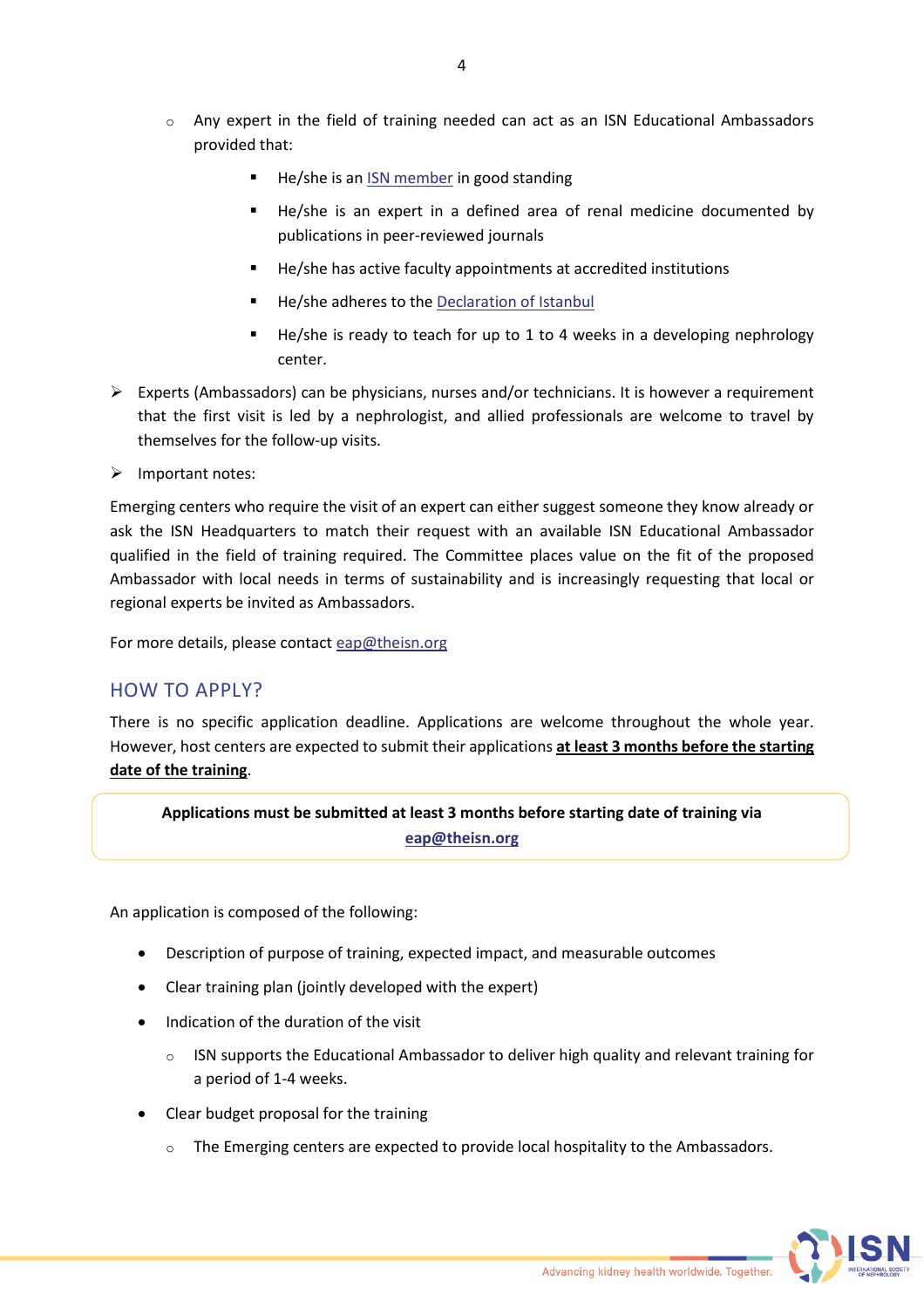## <span id="page-4-0"></span>3. REVIEW PROCESS

After the application is submitted by email, it is then reviewed as follows:

#### **1. Administrative review**

- a. Check all necessary documents and details application form from host center, application form from Educational Ambassador, Educational Ambassador's CV, training program and budget proposal
- b. Check Eligibility criteria.

#### **2. EA Committee members review**

- a. Each application is reviewed by Chair and Deputy Chair who represent their own regions, 1 representative of the region of the application, 1 representative of a neighboring region and 1 neutral representative who provide their input and whether they endorse or not the training
- b. Criteria:
	- i. Relevance and impact of the training as per local needs/ goals and objectives of training (sustainability)
	- ii. Match between needs and training objectives and expert(s) selected
	- iii. Scope of training
	- iv. Involvement of other healthcare professionals (nurses, dieticians, technicians)
	- v. Relevance of requested budget
	- vi. Relevance of training duration
	- vii. Ethics approval when applicable
- c. Priority consideration
	- i. Applications from Sister Renal Centers/Sister Transplant Centers pairs and ISN Regional Training Centers
	- ii. Follow up visits
	- iii. Trainings involving other kidney health professionals.

#### **3. Final decision by Chair**

• The EAP Chair and Deputy Chair make a final decision on the application based on the collected feedback.

Please note that the review process may take up to 1 month and at any stage further information and details may be requested from the host center and Educational Ambassador.

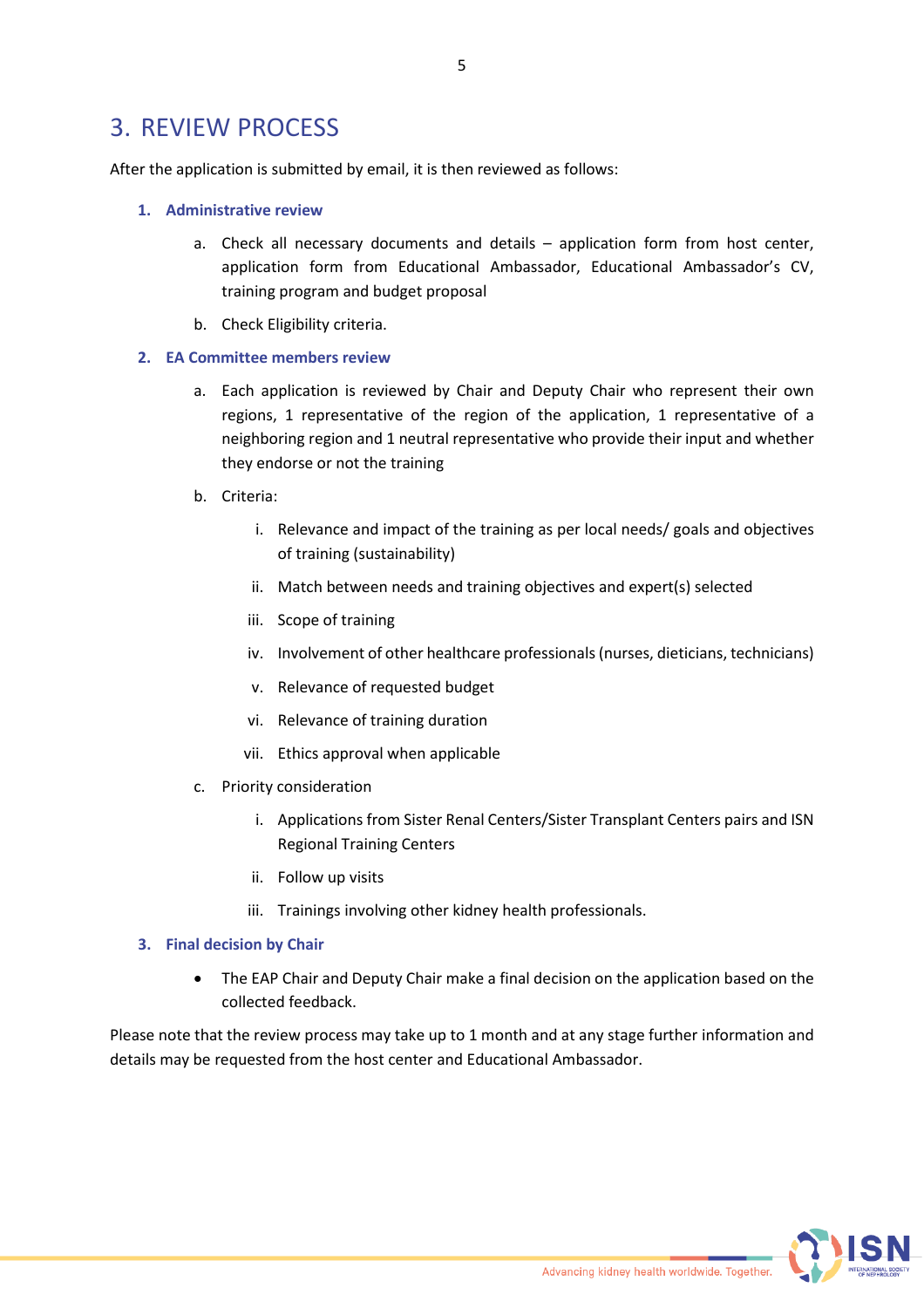# <span id="page-5-0"></span>4. REIMBURSEMENT POLICY

Reasonable expenses related to travel, accommodation, and cost of living are reimbursed by ISN once the expert/Ambassador has returned to his/her home institution (via proven expenses) and only after submission of post training report.

Host institutions are however expected to provide financial contributions towards subsistence expenses (e.g.: local transportation, daily meals and/or accommodation) for the invited experts.

Important notes:

- $\triangleright$  The ISN cannot be held liable for any untoward consequences related to traveling or staying abroad, including those related to Covid-19. The responsibility for procuring health/accident and travel insurance remains with the Educational Ambassador. The Educational Ambassador or his/her relatives cannot hold ISN responsible in the event of untoward events or experiences.
- $\triangleright$  The ISN will not reimburse 1) tickets purchased less than 21 days before travel and 2) if travel if cancelled due to circumstances related to COVID-19.

## ISN COVERS FOR EDUCATIONAL AMBASSADORS:

- $\triangleright$  Economy class airfare or train travel
- $\triangleright$  Reservations should be made at least 21 days in advance. ISN will not reimburse a ticket purchased less than 21 days before travel unless extenuating circumstances – and late organization is not an extenuating circumstance!
- $\triangleright$  Transfers between home, terminal and hotels OR Auto mileage at \$0.535/mile (0.34/KM), tolls and parking between home, terminal, and hotels
- $\triangleright$  Normal visa fees
- $\triangleright$  Tips related to above services
- $\triangleright$  Hotel and accommodation expenses (although these may be taken care of by the host institution)

## ISN DOES **NOT** COVER:

- $\triangleright$  Meal expenses
- $\triangleright$  Local transportation
- $\triangleright$  ISN members do not receive honoraria for participation in ISN programs/activities
- $\triangleright$  Business class travel
- $\triangleright$  Between-meal bar bills
- $\triangleright$  Room service (unless there is unexpected acute illness)
- $\triangleright$  Personal phone calls and fax charges
- $\triangleright$  Transportation to/from destinations that are not linked to ISN activities
- $\triangleright$  Gym or spa fees
- $\triangleright$  Theater or entertainment tickets or in-room entertainment

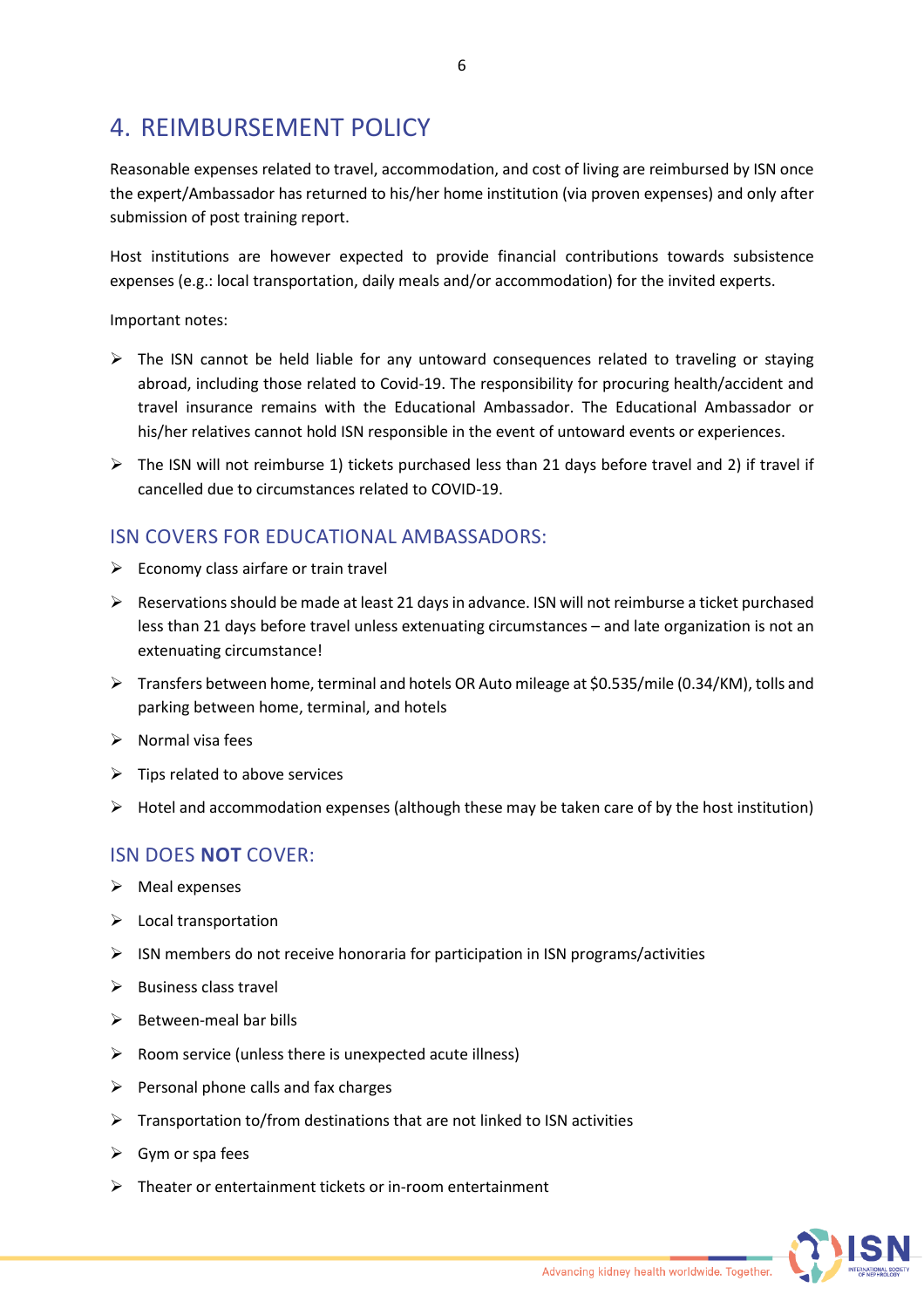- $\triangleright$  Rush charges for visa or passport (unless the trip is officially requested at the last-minute).
- $\triangleright$  No spouse/partner travel expenses will be covered unless the spouse/partner is also involved in the educational program

7

- $\triangleright$  Valet cleaning and other personal services
- $\triangleright$  Any other items not related to ISN business

Reimbursementrequestsshould be duly filled in and submitted to **[eap@theisn.org](mailto:eap@theisn.org)** together with a W8 form (for non-US residents) or W9 form (for US residents). Please make sure to submit scanned copies of your receipts or tickets for any of your expenses to be reimbursed by the ISN. This should be done and completed within maximum 60 days following the training. Reimbursements may not be processed after this period.

The payment request form will be made available only after the training report is submitted via [eap@theisn.org.](mailto:eap@theisn.org)

## LOST RECEIPT

Receipts must be submitted for each expense. In case of lost receipt, ISN will not reimburse the expense.

Unless otherwise designated, the ISN will use foreign currency exchange rates from Oanda Foreign Exchange reference available at www.oanda.com. Rates will be calculated on the day of expenditure. Please do not convert your expenses and submit them in the original currency you incurred them in.

Specify whether you prefer a check or a wire transfer - please provide all necessary bank details. Checks are only issued in USD within the United States.

# <span id="page-6-0"></span>5. ISN REQUIREMENTS FOR SUPPORTED TRAININGS

Successful applicants receive official communication via email (eap@theisn.org).

The EA Program Coordinator will then send the ISN logo for inclusion on printed and online material, as well as other ISN promotion material including an official PowerPoint presentation.

Note that the ISN logo should NOT be included on event/training materials (including websites) until AFTER application has been approved and is to be used specifically for the sponsored event/training only. In addition, the following statement should accompany the logo: *ISN's endorsement is for the promotion of education in general, therefore the specific content of the event/course is the responsibility of the organizer*.

### ISN VISIBILITY

In order to help promoting the ISN to the event/training participants, host centers (or ISN Educational Ambassadors) are required to do the following:

Advancing kidney health worldwide. Together